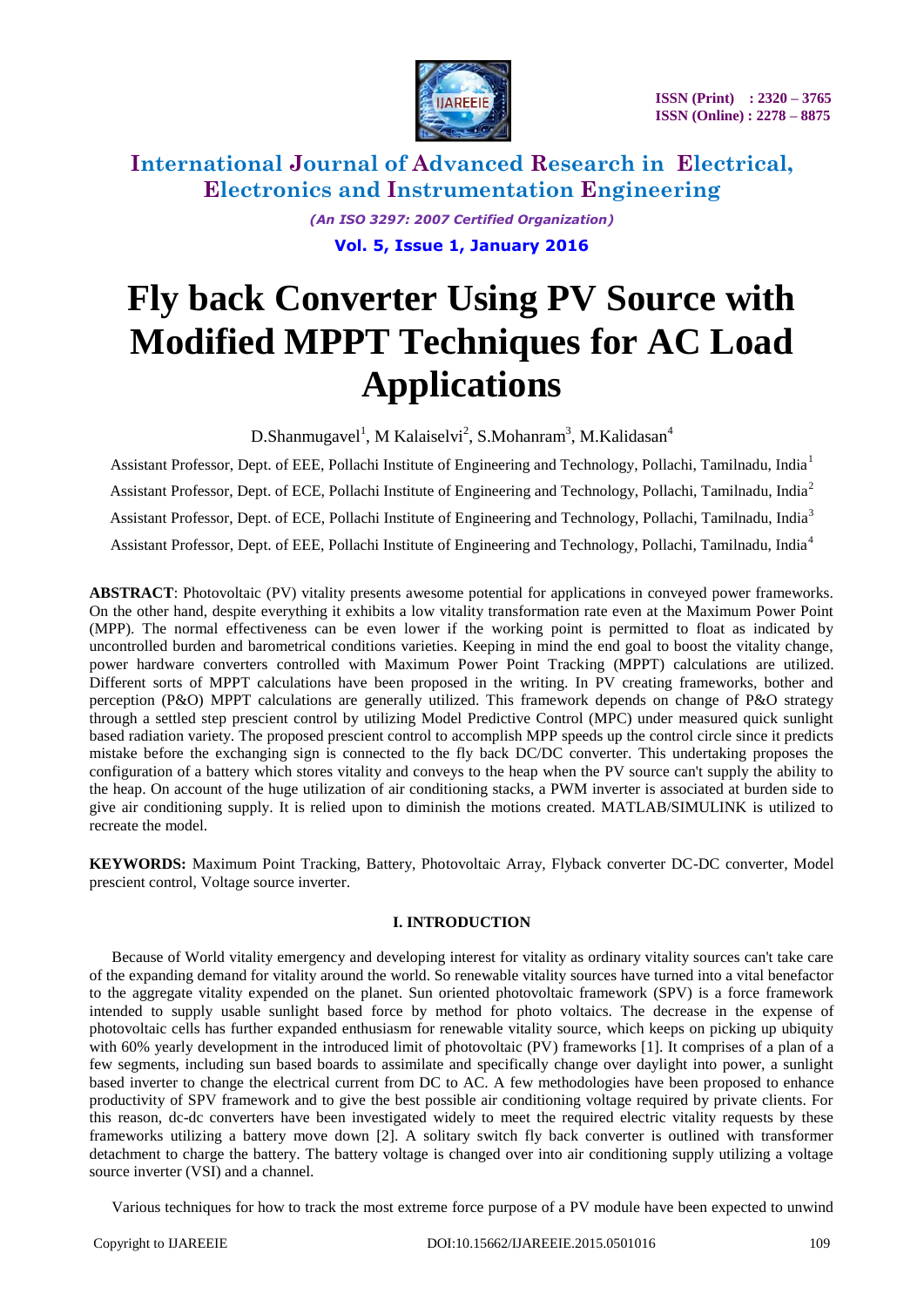

*(An ISO 3297: 2007 Certified Organization)*

#### **Vol. 5, Issue 1, January 2016**

the issue of effectiveness and items utilizing these systems have been made and are currently economically accessible for purchasers [3]. Most extreme Power Point Trackers (MPPTs) assume a critical part in photovoltaic (PV) power frameworks in light of the fact that they augment the force yield from a PV framework for a given arrangement of conditions, and accordingly expand the cluster proficiency. Along these lines, a MPPT can minimize the general framework cost. MPPTs find and keep up operation at the greatest force point, utilizing a MPPT calculation. In the course of recent decades, numerous MPPT strategies have been proposed; the relative benefits of these different techniques are examined in [4]. The basic working administration is low insolation. Amid low insolation periods, catching the majority of the accessible sunlight based force can generously enhance framework execution. A viable MPPT controller and converter can utilize accessible vitality to essentially lessen the measure of introduced PV.

Considering the MPPT routines talked about in [4], strategies considered incorporate Incremental Conductance (INC), Perturb-and-Observe (P&O), fragmentary Open-Circuit Voltage (Voc), and Best Fixed Voltage.

The P&O system, asserted by numerous in the writing to be mediocre compared to others, keeps on being by a long shot the most broadly utilized technique as a part of suitable MPPTs. P&O is a surely understood system with moderately great execution; on the other hand, P&O technique can't generally focalize to the genuine most extreme force point. Additionally, P&O is moderately moderate, which restricts its capacity to track transient isolation conditions [1]. The primary commitment of this paper is to enhance the P&O strategy execution by anticipating the mistake one stage ahead in skyline through model prescient control method [10]. This proposes another usage of a P&O calculation that mitigates the primary disadvantages generally identified with the P&O system.

#### **II. PROPOSED SYSTEM CONFIGURATION**

Figure 1 shows a block diagram of the solar PV energy conversion system with a dc-dc fly back converter, a battery, a VSI and an output filter.



Fig. 1. Block diagram of system configuration

Flyback converter is the most generally utilized SMPS circuit for low output power applications where the output voltage needs to be isolated from the input main supply. Vpv and Ipv are the output voltage and output current of the PV module. These values are given as the inputs to model predictive control. Solar-PV array characteristics are varying with natural conditions and to capture the most energy, an MPPT controller is used with a flyback converter. The MPPT algorithm P&O functions with the help of model predictive control [2]. The perturbation and observation method is used for MPPT of PV panel. A feedback controller is connected to VSI under varying loads for regulating output voltage. Figure 2 shows the detailed circuit of proposed system.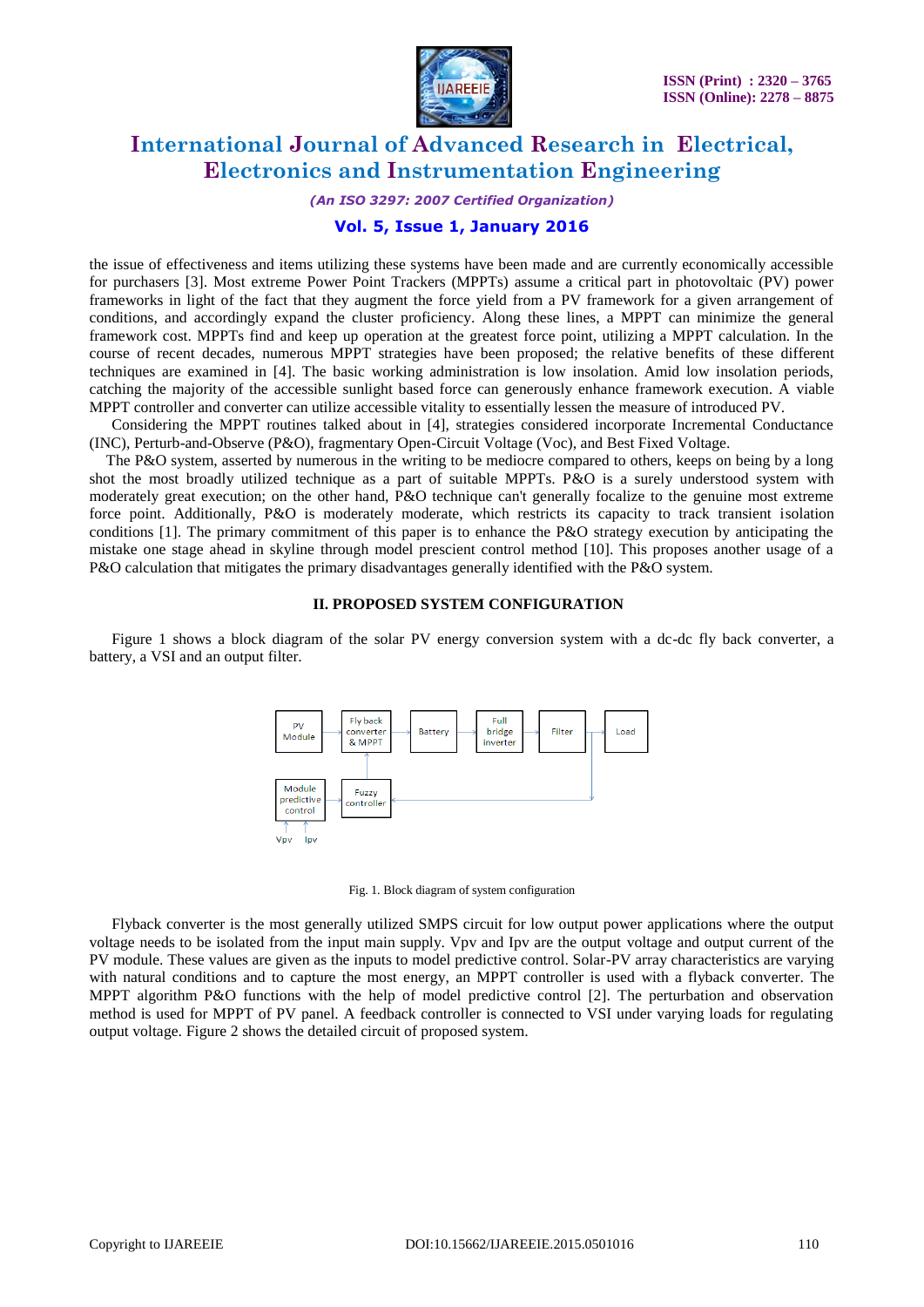

*(An ISO 3297: 2007 Certified Organization)*

### **Vol. 5, Issue 1, January 2016**



Fig. 2. Proposed arrangement of solar PV energy system with a flyback converter and a solitary-stage voltage source inverter

#### **A. Battery System and Inverter**

The battery plays an important role in case of the solar power system. The battery stores part of the energy generated by the solar PV power source and delivers to the load during the periods when the solar power source is unable to supply the power to the load due to any reason. The capacity of the battery depends on the daily load and days of autonomy. A full-bridge voltage source inverter (VSI) is utilized here which consists of four switches. PWM pulses are generated by the sinusoidal PWM controller. The output signal from this full-bridge VSI is a pulse waveform which contains the desired YIELD waveform along with frequency components at or around harmonics of the switching frequency. A filter is here utilized to extract the desired output voltage by separating it from the switching frequency.

#### **III. PRINCIPLE OF MODEL PREDICTIVE CONTROL**

By development technology of computer and digital signal processing, modern techniques have been developed for power converter controlled such as model predictive control (MPC) [5]. This control appears during 80s as an attractive alternative for the control power converter due to its quick dynamic response. The main characteristic of predictive control is use the model of system for prediction of controlled variables and selects the most appropriate control set based on optimality criterion. The different approach called Model predictive control.

MPC has capable of predicting future yield signals based on future input signals and initial values. A model of the system is considered in order to predict the future behavior of the variables over a period. These predictions are evaluated based on the characteristic of model and cost function, and then the sequence that reduces the cost function is selected to predict the future control signal.

In the general scheme of MPC for power electronics inverters measured variables,  $X(K)$ , are used in the model to calculate predictions,  $\tilde{X}1(K+1)$  of the controlled variables for each one of the n possible actuations, that is, switching states, voltages, or currents [1]. Then these predictions are evaluated using a cost function which considers the reference values,  $X1*(K+1)$ , design constraints, and the optimal actuation, S, is selected and applied in the converter. The normal form of the cost function, g, subject to minimization can be formulated as

$$
g = \left[\tilde{X}I(K+1) - XI^*(K+1)\right] + \lambda I \left[\tilde{X}2(K+1) - X2^*(K+1)\right] + \ldots + \lambda n \left[\tilde{X}n(K+1) - Xn^*(K+1)\right] \tag{1}
$$

where  $\lambda$  is the weighting factor for each objective. To select the switching state which minimizes the cost function g, every possible states are evaluated and the optimal value is stored to be applied next.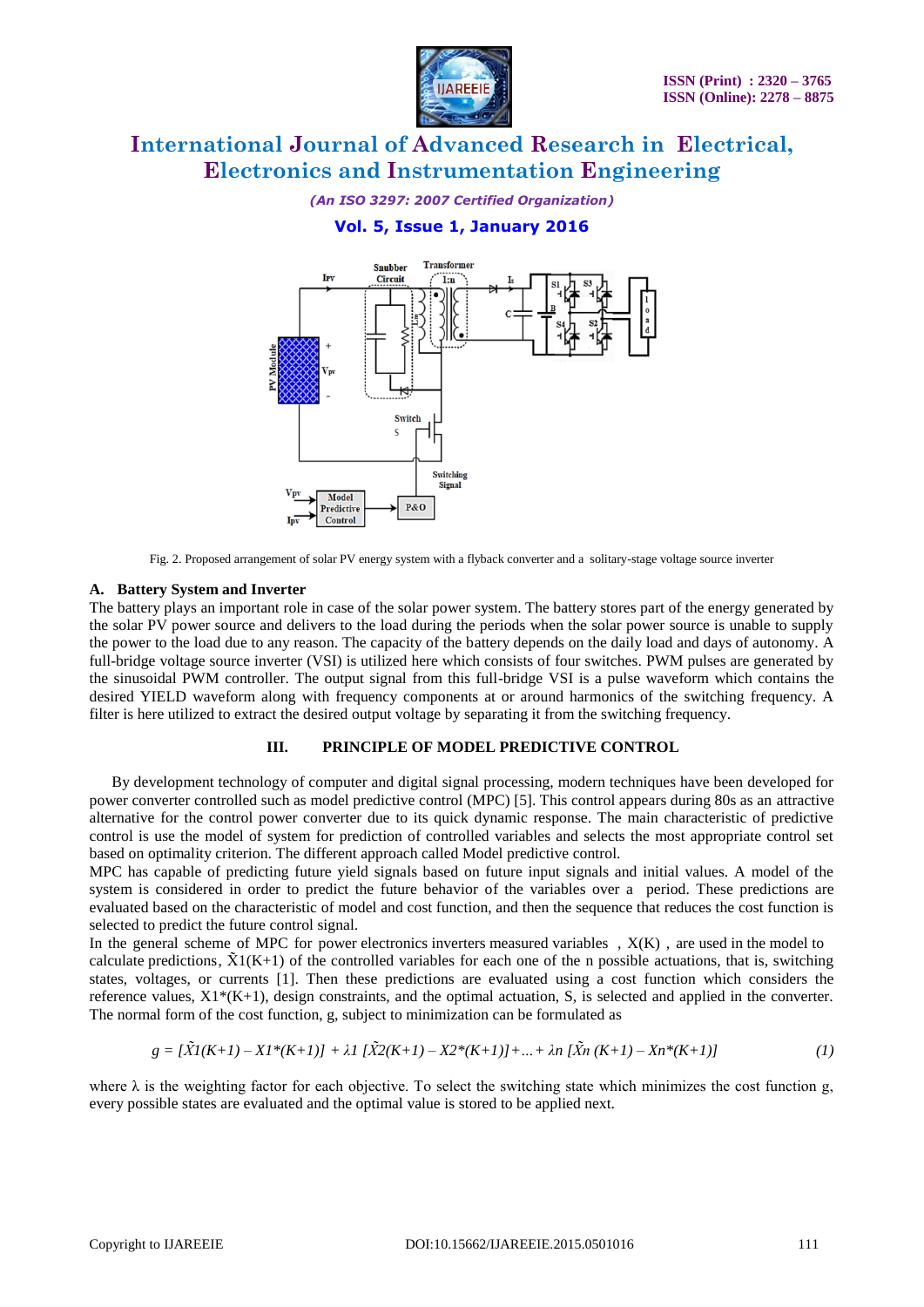

*(An ISO 3297: 2007 Certified Organization)*

### **Vol. 5, Issue 1, January 2016**

#### **IV. MPPT USING MODEL PREDICTIVE CONTROL**

The technique Maximum Power Point Tracking (MPPT) is used in power electronic circuits to extract maximum energy from the Photovoltaic (PV) Systems [6]. In the recent decades, photovoltaic power generation has become more important due its numerous advantages such as needs a few maintenance and environmental advantages and fuel free. However, there are two major barriers for the utilization of PV systems, low energy conversion efficiency and high initial cost. To enhance the energy efficiency, it is important to work PV system always at its maximum power point.

#### **A. Perturb and Observe Algorithm**

In proposed sunlight PV energy conversion system, the perturbation and observation method is applied in order to track maximum power point [2]. It is an iterative method of obtaining maximum power point on operating curve of PV array. This calculation works by occasionally measuring array terminal voltage and current and increments or decrements them after comparing it to the change in output power [7]. Here operating voltage of PV array is perturbed by a finite increment value and due to this, the change in yield power is observed. If this change is positive then it shows that operating point is moving closer to the greatest power point (GPP) else it moving away. This determines the direction of next perturbation [8]. The maximum power point can be determined when  $dP/dV = 0$ , where P is the output power and V is the output voltage of PV array. As the force-voltage relationship of a typical PV module is not linear, the maximum power point can be tracked using this calculation when condition  $dP/dV = 0$  is true for any value of solar radiation and temperature units.

#### **B. Model Predictive Control Procedure**

Figure 3 shows the operating flowchart of P&O algorithm,  $V_{pv}$  and  $I_{pv}$  are output voltage and current of PV array and k is the value of variation in voltage to compute next perturbation. For a given perturbation on the voltage of the panel leads to an increase or decrease the output power of the PV, then the subsequent perturbation is generated in the same or opposite direction [1-2].

```
function D = mppt(V, I)Di = .5;Dm = .97\frac{1}{2} Dn = .1;
   dd = .001; %
   persistent Vk Pk Do:
   dataType = 'double';if isempty(Vk)
       V = 0;
       P = 0Do = Di:
   endP = \nabla * I_idV = V - Vk;
   dP = P - Pkif dP \sim = 0if AP < 0if dV < 0D = Do - dd;else
                 D = Do + dd;Fig. 3. MPC procedure using P&O to determine reference current
```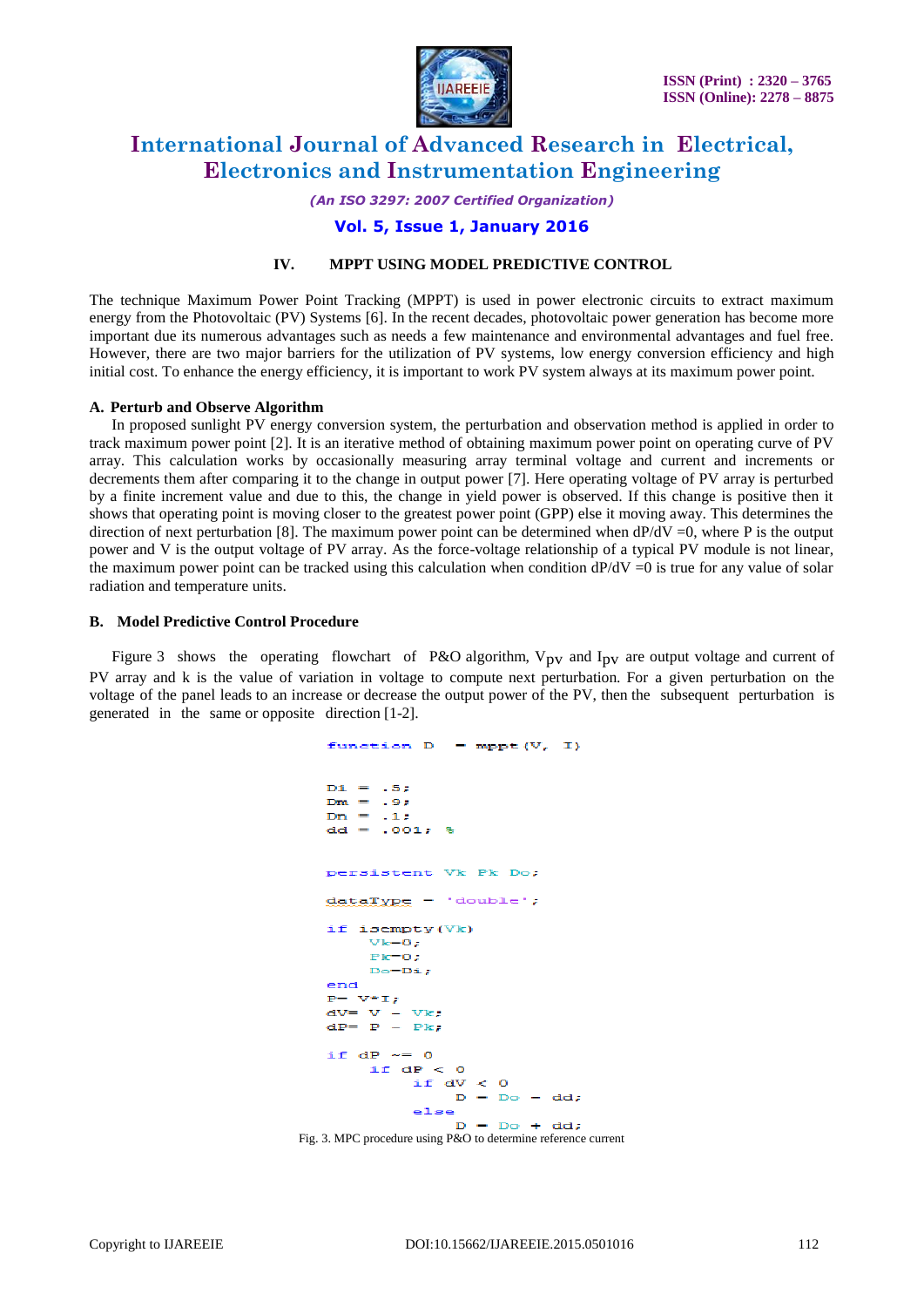

*(An ISO 3297: 2007 Certified Organization)*

### **Vol. 5, Issue 1, January 2016**

```
Pk=0:
    Do=Di;end
P = V * I;dV = V - Vk;dP = P - Pk;if dP \sim = 0if dP < 0if dV < 0D = Do - dd;else
            D = Do + ddend
    else
        if dV < 0D = Do + dd;else
             D = Do - dd;end
    end
else D=Do:
endif D \geq Dm | D \leq DnD = Do:end
Do=D;Vk=V;
Pk = P;Fig. 4. MPC-MPPT procedure
```
As a consequence of the P&O algorithm, when the MPP is reached, the system may oscillate around it and this problem is overcome by reducing the perturbation step size. The discrete time set of equations of the flyback converter shown in Figure 2 is given by Equations 2 and 3 when switch is "ON" and Equations 4 and 5 when switch is "OFF" [1]:

$$
i_{pv}(k+1) = \frac{T_s}{L} V_{pv}(k) + i_{pv}(k)
$$
 (2)

$$
V_c(k+1) = \left(1 - \frac{T_s}{RC}\right) V_c(k) \tag{3}
$$

$$
i_{pv}(k+1) = i_{pv}(k) - \frac{T_s}{Ln} V_c(k)
$$
 (4)

$$
V_c(k+1) = \frac{T_s}{nC} i_{pv}(k) + \left(1 - \frac{T_s}{RC}\right) V_c(k)
$$
 (5)

After determining the reference current, cost function can be obtained as in Equation 6 using the procedure shown in Figure 4.

$$
g_{s=0,1} = |i_{pv_{s=0,1}}(k+1) - i_{ref}| \tag{6}
$$

The objective of the paper is to minimize the cost function *g*. Using procedure illustrated in Figure 4 the final switching state for MPPT can be determined.

#### **V. SIMULATION**

Solar PV energy conversion system with a flyback converter is modeled in MATLAB platform with maximum power tracking controller for extracting maximum power from PV array and a PWM generated VSI for load variation in output. For greatest force point tracking, a perturbation and observation algorithm with model predictive control is used [9].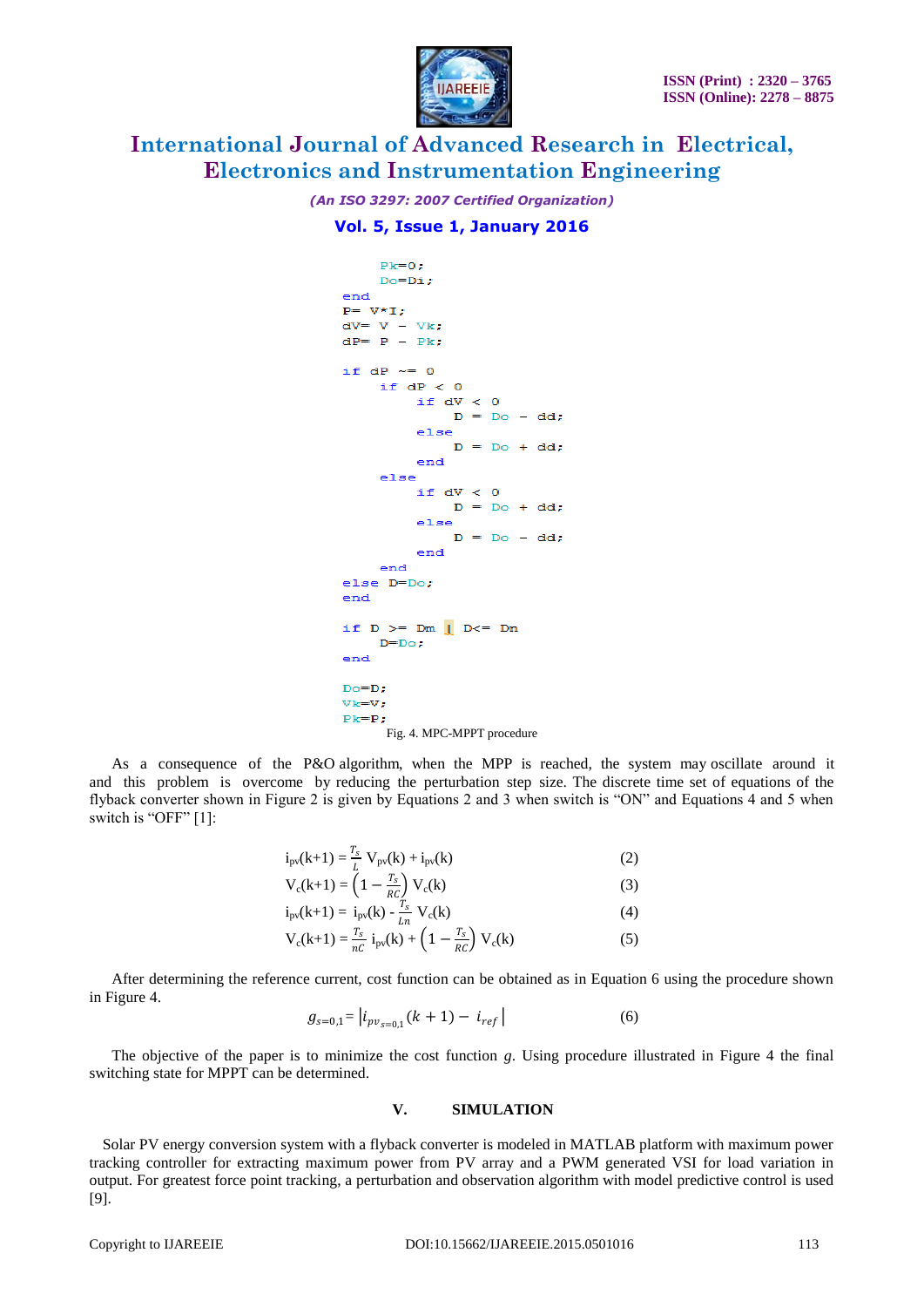

*(An ISO 3297: 2007 Certified Organization)*

### **Vol. 5, Issue 1, January 2016**

Then the value of voltage starts increasing linearly. This increase shows that the battery starts charging and it took 0.62 second.



Fig. 5. Output of PV panel and Flyback converter

Figure 5 shows the output voltage of PV (Vpv), flyback converter (Vo), output current of PV (Ipv) and flyback converter (Io) respectively. It is clear that oscillations in the outputs of flyback converter are low with MPC-P&O.



Figure 6 shows the charging of battery connected at inverter input side. Initially the value of voltage is constant. It shows that till 0.62 seconds the voltage is constant.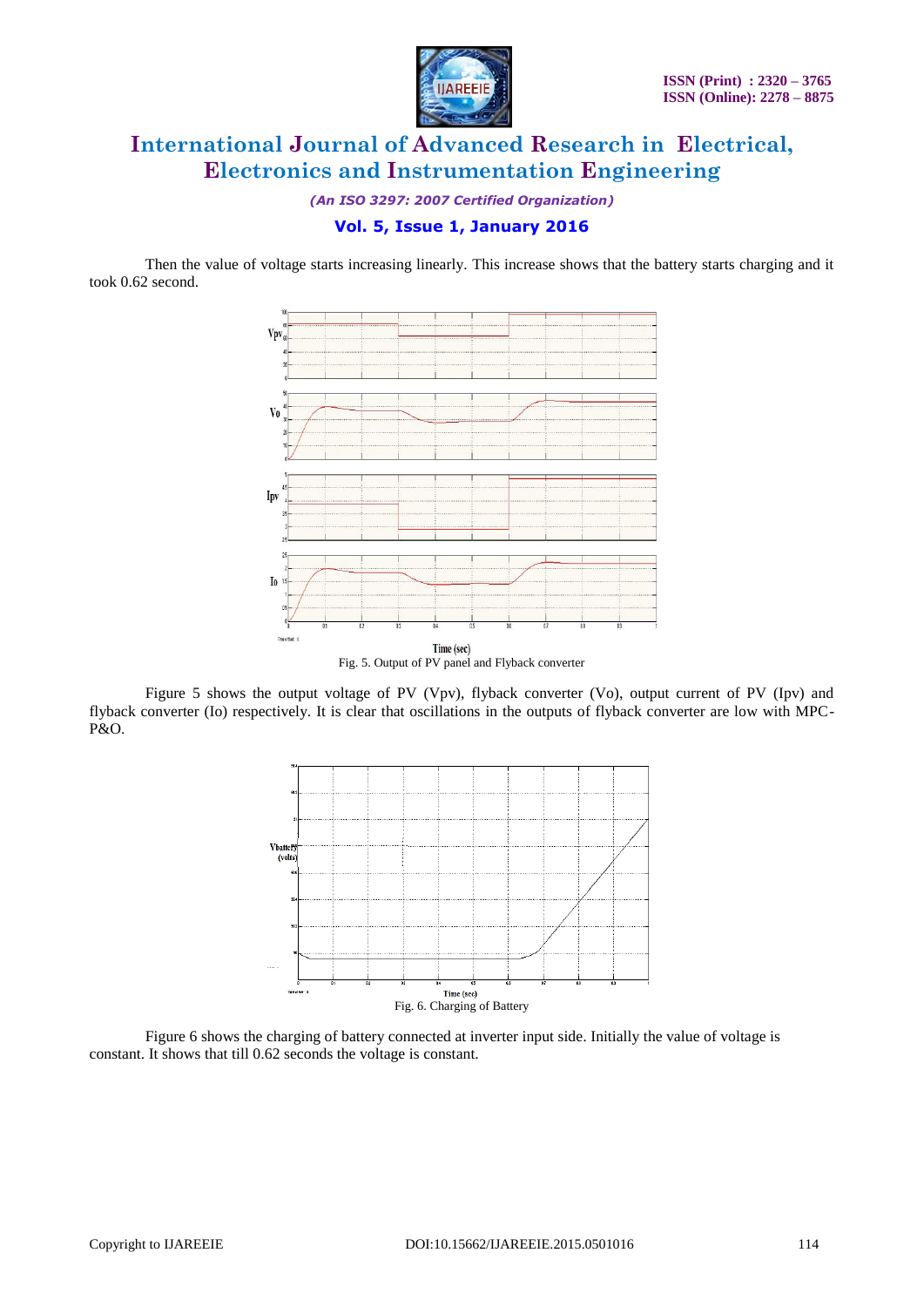

*(An ISO 3297: 2007 Certified Organization)*

### **Vol. 5, Issue 1, January 2016**



Figure 7 and 8 shows the output voltage and current of the MPC-P&O with single phase full bridge inverter.



#### **VI. CONCLUSION**

The model was simulated using SIMULINK and MATLAB. The study of a standalone solar PV energy system have been carried out using a flyback converter, battery and a single phase voltage source inverter. The P&O with model predictive controller performance has been investigated and it has given required response. The battery charging has been achieved through maximum power point tracking which gives sufficient backup. Thus it provided energy storage and can be applied to AC loads. So depending on the requirement one can choose it for low power application.

#### **REFERENCES**

- [1] Mohammad Shadmand, Robert S. Balog and Haitham Abu Rub*,* "Maximum Power Point Tracking using Model Predictive Control of a Flyback Converter for Photovoltaic Applications," IEEE Renewable Energy & Advanced Power Electronics Research Laboratory, 2014.
- [2] Neha Adhikari, Bhim Singh and A.L.Vyas, "Design and Control of Small Power Standalone Solar PV Energy System," Asian Power Electronics Journal, Vol. 6, No. 1, Oct. 2012.
- [3] Sonali Surawdhaniwar and Ritesh Diwan, "An Improved Approach of Perturb and Observe Method Over Other Maximum Power Point Tracking Methods," International Journal of Recent Technology and Engineering (IJRTE) ISSN: 2277-3878, Volume-1, Issue-3, August 2012.